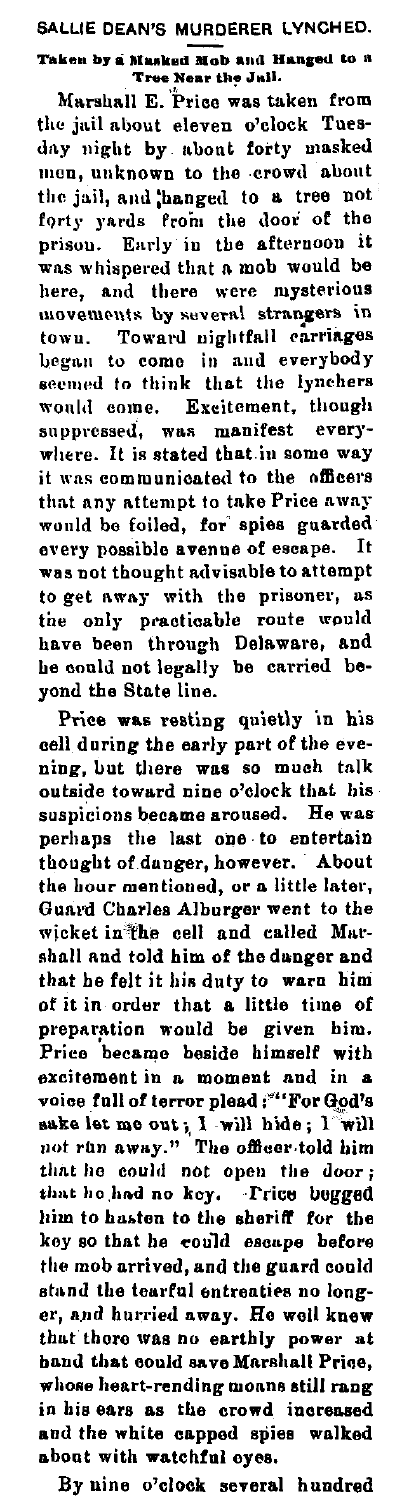By nine o'clock several hundred had gathered on the court house<br>square, and the disguised visitors<br>began to arrive about half-past ten,<br>several of them wearing white caps walking through the crowds assem-<br>bled in front of the jail, evidently trying to ascertain what resistance would be made. These spies were apparenlly eatieded with the outlook, for they· quickly returned to the main body of their party. Like •oldiers Ibey formed in line near the new court house and rapidly march-ed to the jail. There -was perfect order amoug them. When they<br>reached the front door of the prison they found a throng of spectators awaiting, and a hurried consultation was held. The leader then took his men around to the rear entrance,<br>and at a word from him they burst<br>open the door with a heavy crowbar. Here they met Sheriff: Berry, who commanded them to desist, only lo be seized by the mob and, together with bis deputy, Walter J. Roe, thrust into **a** room and told to otay there. Price's cell, on the second floor, w1u then **made** for and the door battered down in less time than it takes to tell it. The prisoner resisted, saying: "Gentlemen, I have<br>one thing to say—" but before he could say it one of the men, with a curse, struck him over the bead and knocked him senseless. The rope<br>was put around his neck, and will-<br>ing hands hauled him down stairs, head-foremost, with a rush. Open-<br>ing the front door the leader of the<br>gang told the crowd there assembled<br>to get out of the way, and the peo-<br>ple did not stand on the order of their leaving but fell **back and** stood beneath the broad-spreading trees near by and saw Bailie Dean's avengers drag Priee, now limp and nn-oonsoions, along. Thirty yards from the jail door stands a big maple tree." An attempt was made to climb it,<br>but the white cap who had the rope<br>in hand going up found that he could not reach a limb, and he came down.<br>The rope was then thrown over and a dozen or more hoisted up the vic-<br>tim. The moon shone brightly through the big trees and\_ everymovement of the lynchers could be seen *plainly*. After the body had been hanging several minutes they<br>struck matches and looked at it.<br>Then they cheered lustily for Judges<br>Wickes and Stump and Sheriff Berry, and condemned Governor Brown<br>for granting the respite. Dr. George<br>said death was caused by strangula-<br>tion. Many viewed the body dangling in the air.

The affair was managed with some skill, for the arrangements were car-<br>ried out quickly and without any<br>confusion. The whole plan evidently bad been tborougbly canvassed nt a rendezvous, which was said to<br>be near town. Many of the lyneh-<br>ers had apparently come from a eon-<br>siderable distance, and it is said that Sussex county, Del., Dorchester and<br>Talbot furnished some of them. That there were avengers from the dis-<br>trict in which the murdered little<br>girl lived it is but natural to suppose.

Justice Hutson summoned a jury<br>of inquest Wednesday morning as<br>follows: Jonathan Evitts, Clinton<br>Cook, Frank W. Redden, George W. Richardson, Charles M. Lloyd, Wal-<br>ter J. Roe, Charles Albarger, W.<br>Frank Towers, Thomas L. Chaffinch,<br>Jacob Ghingher, A. W. Short, and Frederick Hyde. A meeting was<br>held Wednesday, but adjournment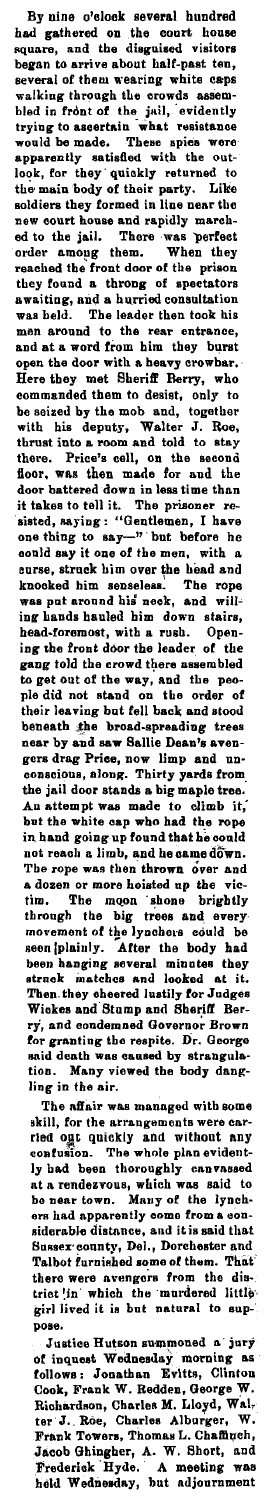was made until Thursday. An<br>fort was made, it is understood,  $\frac{ef}{t}$  $\mathbf{t}$ learn the names of those who partieiearn the names of those who partie.<br>
ipated in the lynching with a view<br>
to prosecuting them. The jury as<br>
sembled Thursday and heard the test<br>
timony of soveral witnesses. It is<br>
understood that nothing of import-<br>
ance

again aujourned to only 17th.<br>
Mr. Joseph H. Price, father of the<br>
dead man, accompanied by the wi-<br>
dow, was among the scores of people<br>
who came to town Wednesday morning.<br>
The father was incensed, as<br>
well as deeply gri been as deeply grieved, at what made<br>been done, and expressed himself<br>freely. He ongaged Undertaker<br>Cooper to inter the body of his son,<br>first purchasing a lot in Denton cem-<br>etery. In the afternoon the young<br>widow went to where the corpse lay, and wept bitterly when the bruised and ashen face was uncovered. She remained with the dead about ten minutes and examined the wounds about the head examples. One of these, across ...<br>
and neck. One of these, across ...<br>
forehead, had evidently been given<br>
when the lynchers first entered the<br>
cell. It was thought by some that a<br>
state weapon<br>
called, was the weapon whip-handle, leaded, was the weapon

The remains were buried about<br>noon on Thursday. The lot which<br>had been purchased by Mr. Joseph H. Price of Superintendent Mow-<br>bray was not used, as several of the bray was not used, as several of the<br>directors of the cemetery association<br>objected, and the grave was dug in<br>the real portion of the cemetery,<br>known as the public ground. The<br>father and the widow of the deal when man came to town about ten o'clock man came to town about ten o'clock<br>
and coorduded the proparations for<br>
the burial. The jury of inquest was<br>
in session and six of the jurors went<br>
down to the jail with Undertaker<br>
Cooper and acted as pall-bearers.<br>
They They accompanied the remains to<br>the centery, and quite a number of<br>people followed. The faither and<br>widow of the dead man drove over<br>to the grave. A great deal  $\frac{1}{2}$ <br>of sym-<br>pathy was expressed for them. The<br>burial rit fluence. For this reason it was the desire of the father of Marshall that

Mr. Webster should officiate. The<br>services were brief at the grave.<br>The lynching of Price occasioned<br>much comment in Baltimore, and is much comment in Baltimore, and is<br>
generally regretted. Governo Brown<br>
said the granting of the respite was<br>
incumbent, upon him as Governor,<br>
and was purely ministerial in character. He had no discretion in the<br>
matter. T in favor of the enactment of a law<br>such as I recommended in my last message to the General Assembly,<br>that all prisoners convicted of capital offences should be at once taken to the Penitentiary and left until the<br>sentence imposed by the court is<br>either carried out or set aside."

Sheriff Berry went out of town